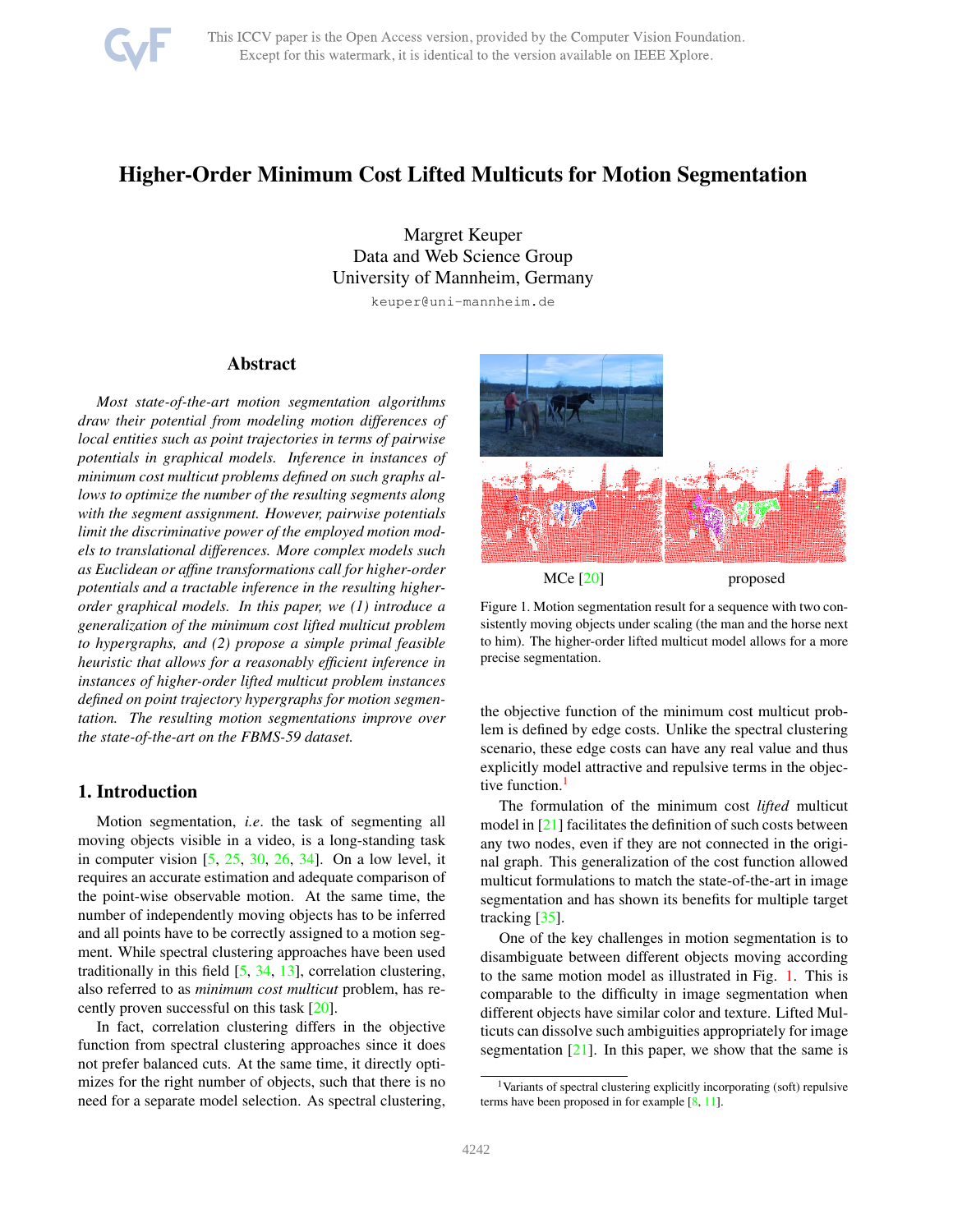<span id="page-1-0"></span>true for motion segmentation. In Fig. [1,](#page-0-1) the man and the horse next to him can be segmented from the background and from each other although they move similarly.

However, pairwise potentials, such as the lifted multicut model from [\[21\]](#page-8-7) allows to define, are very limited in their capacity to describe object motion. In fact, the Euclidean difference between two local motion descriptors such as optical flow vectors or point trajectories, measures how well the behavior of the two entities can be described by a single translational motion model. Depending on the motion recorded in the video, this simple model can yield good performance as shown *e.g*. in [\[31,](#page-8-11) [20\]](#page-8-6). However, when we want to segment objects from videos showing complex motion patterns caused for example by object or camera rotation, scaling motion or zooming, more complex motion models are needed. Transformations describing translation, rotation and scaling can be estimated from two motion vectors. Thus, for any three points, one can estimate how well their motion can be described by one Euclidean transformation. Edges that describe such motion differences are thus at least of order three. Affine motion differences can be described with edges of order four and to assign costs to differences in homographies, the minimum required edge-order is five.

In this paper, we propose the higher-order minimum cost *lifted* multicut model. We provide a rigorous definition along with a simple primal feasible heuristic that allows for practical applicability in computer vision. To the best of our knowledge, we are the first to look into this specific problem, which is specially suitable to formulate the motion segmentation objective. We demonstrate the benefit of the proposed model on the motion segmentation task using third-order edges and improve over the state-of-the-art on the FBMS-59 [\[31\]](#page-8-11) dataset.

# 2. Related Work

Higher-order graph decompositions have been addressed prominently in computer vision since [\[2\]](#page-8-12). For example in the subsequent works [\[1,](#page-8-13) [38,](#page-8-14) [7,](#page-8-15) [30,](#page-8-2) [39,](#page-8-16) [10,](#page-8-17) [37\]](#page-8-18), spectral approaches to the clustering of hypergraphs have been addressed. Specifically, [\[30,](#page-8-2) [39,](#page-8-16) [10\]](#page-8-17) model higher-order motions. Zografos *et al*. [\[39\]](#page-8-16) model 3D motions using group invariants and [\[10\]](#page-8-17) model higher-order motion subspaces. The segmentation is then generated by projecting the resulting hyper-graph onto its primal graph and solving the spectral clustering problem there. Higher-Order Markov Random Field (MRF) and Conditional Random Field (CRF) models have been proposed for example in [\[12,](#page-8-19) [24,](#page-8-20) [33,](#page-8-21) [27\]](#page-8-22).

Our formulation of higher-order minimum cost multicut problems is different from both previous approaches. In contrast to spectral clustering, the multicut formulation does not suppose any balancing criterion. Further, we directly infer segmentations from the hyper-graph without any projection onto its primal graph.

In contrast to MRFs, the proposed approach allows higher-order edges to connect vertices globally, violating the Markov property. Further, MRFs and CRFs aim at inferring a node labeling with labels given a priori while multicut approaches aim at inferring an edge labeling yielding an optimal number of segments.

However, most previous works on minimum cost multicuts in computer vision focus on the definition of problems with pairwise potentials [\[17,](#page-8-23) [21,](#page-8-7) [20,](#page-8-6) [36\]](#page-8-24). The exception is the model first presented by  $[22, 23]$  $[22, 23]$  and extensively studied in [\[18\]](#page-8-27). Therein, higher-order costs are used for image segmentation on superpixel graphs with pairwise neighborhood connectivity. In [\[18\]](#page-8-27) an implementation of an ILP solver is proposed for small problem instances.

In contrast, we propose a higher-order *lifted* multicut model, which allows the definition of edge costs of any order in the lifted graph as well as in its connectivity defining subgraph. Further, both models differ in that the proposed model allows edges of any order to define the graph connectivity, while in  $[22, 23, 18]$  $[22, 23, 18]$  $[22, 23, 18]$  $[22, 23, 18]$  $[22, 23, 18]$ , the graph connectivity is defined exclusively by pairwise edges.

Lifted multicuts on simple graphs have been proposed in [\[21\]](#page-8-7) along with a primal feasible heuristic to generate solutions. A different heuristic solver for the problem has been proposed in [\[4\]](#page-8-28). Here, we generalize the solver from [\[21\]](#page-8-7) to facilitate the inference in higher-order problems.

In our setup, motion segmentation is cast as a point trajectory grouping problem. In a similar way, it has previously been addressed in [\[5,](#page-8-0) [25,](#page-8-1) [30,](#page-8-2) [26,](#page-8-3) [34,](#page-8-4) [31,](#page-8-11) [32,](#page-8-29) [16,](#page-8-30) [20\]](#page-8-6). From sparse motion segmentations, framewise dense segmentations can be computed for example by the variational approaches from [\[29,](#page-8-31) [28\]](#page-8-32).

# 3. The Higher-Order Lifted Multicut Problem

Here, we define an optimization problem, the Higher-Order Minimum Cost Lifted Multicut Problem in analogy to the Lifted Multicut Problem proposed in [\[21\]](#page-8-7). Its feasible solutions correspond to the decompositions of a hypergraph and its objective function can assign, for any set  $e$  of nodes, a real valued cost to all decompositions for which all nodes  $v \in e$  are in the same component. A component of a hypergraph is any non-empty subgraph that is node-induced and connected by edges of any order. A decomposition of a hypergraph is any partition  $\Pi$  of the node set such that, for every  $V' \in \Pi$ , the subgraph induced by V' is a connected component of the hypergraph. An instance of the problem is then defined with respect to an undirected hypergraph  $G = (V, F)$  and an additional set of hyperedges F ′ connecting sets of nodes that are not necessarily neighbors in G. Practically, we can distinguish between pairwise edges  $e \in F_p \cup F'_p$  with  $|e| = 2$  and higher-order edges  $e \in F_h \cup F'_h$  with  $|e| > 2$ . In our experiments, we limit F and F' to edges e of order  $|e| = 2$  or 3. For every edge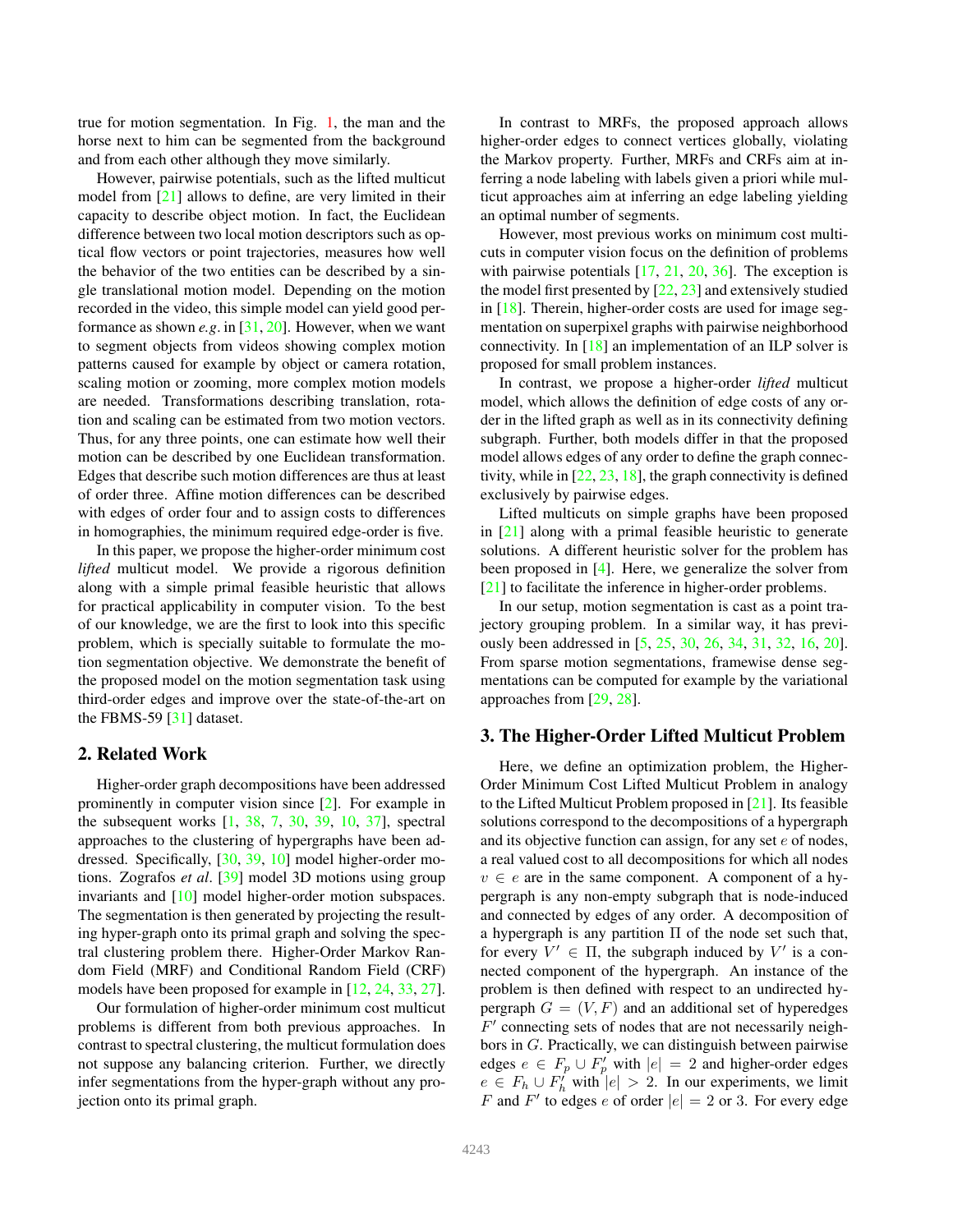<span id="page-2-6"></span> $e \in E = F \cup F'$ , a cost  $c_e \in \mathbb{R}$  is assigned to all feasible solutions for which all nodes connected by  $e$  are in the same component.

Then, we can define a feasible set  $Y_E \subseteq \{0,1\}^E$  whose elements  $y \in Y_E$  are 01-labelings of all edges  $E = F \cup F'$ . The feasible set is defined such that: (1) the feasible solutions  $y \in Y_E$  relate one-to-one to the decompositions of the hypergraph G. (2) for every edge  $e \in E$ ,  $y_e = 1$  if and only if all nodes connected by  $e$  are in the same component of  $G$ . It can be defined rigorously by linear inequality constraints on higher-order edges  $[22, 23]$  $[22, 23]$  $[22, 23]$  [\(2\)](#page-2-0) and [\(3\)](#page-2-1), cycle inequalities  $[9]$  [\(4\)](#page-2-2) and path and cut constraints [\(5\)](#page-2-3) and [\(6\)](#page-2-4)  $[21]$ .

**Definition 1** For any hypergraph  $G = (V, F)$ , any  $F' \subseteq$  $\bigcup_{k} \binom{V}{k} \setminus F$  and any  $c : E := F \cup F' \to \mathbb{R}$ , the 01 linear program written below is an instance of the *Higher-Order Minimum Cost Lifted Multicut Problem* w.r.t. G, E and c.

$$
\min_{y \in Y_E} \sum_{e \in E} c_e y_e \tag{1}
$$

with  $Y_E \subseteq \{0,1\}^E$  the set of all  $y \in \{0,1\}^E$  with

$$
\forall e, e_h \in E \mid e \subset e_h : y_{e_h} \leq y_e
$$
  
\n
$$
\forall e_h \in E \mid \bar{G} = (e_h, e \in E \mid e \subset e_h) \text{ is connected :}
$$
 (2)

$$
(1 - y_{e_h}) \le \sum_{e \in E \mid e \subset e_h} (1 - y_e) \tag{3}
$$

$$
\forall C \in cycles(G) \,\forall e \in C: \,(1 - y_e) \leq \sum_{e' \in C \setminus \{e\}} (1 - y_{e'}) \quad (4)
$$

 $\forall e \in F, \forall vw \subset e \forall P \in vw\text{-paths}(G)$ :

$$
(1 - y_e) \le \sum_{e' \in P} (1 - y'_e) \tag{5}
$$

 $\forall e \in F, \forall vw \subset e \forall C \in vw\text{-cuts}(G) :$ 

$$
y_e \le \sum_{e' \in C} (y'_e) \tag{6}
$$

Note that, since higher-order edges  $e \in F$  are connectivity defining, these conditions need to hold on cycles,  $vw$ paths (any path in  $G$ , connecting v and w) and vw-cuts (any cut in G assigning v and w to distict components) of any order. In the higher-order model from [\[22\]](#page-8-25), it is sufficient to ensure the cycle inequalities [\(4\)](#page-2-2) for cycles on pairwise edges. For the motion segmentation application, it is reasonable to allow higher-order edges to define the graph connectivity since most motion models can only be estimated on at least two nodes. If, in this case, for a pair of nodes v and w all higher-order edges with  $\{v, w\} \subseteq e$  have label  $y_e = 0$ , there was no motion model that supports v and  $w$  belonging to the same object. Consequently, any grouping of a subset of e, for which the motion model can not be evaluated, to the same component, is uninformed and should thus be avoided. However, if the connectivity is defined from the projection of  $e$  onto a primal graph, this connection is possible and cost-neutral.

Algorithm 1: Kernighan-Lin Algorithm. The function higher\_order\_update\_bipartition is given in Algorithm [2.](#page-3-0) Data: weighted undirected lifted higher-order graph  $G = (V, F \cup F', c)$ , starting 01-edge labeling  $y^{|F \cup F'|}$ Result: 01-edge labeling y 1 *t* ← 1 while  $t < max\_iter$  and not  $y^t = y^{t-1}$  do 2  $\int$  foreach  $(a, b) \in adjacent\_partitions(y^{t-1})$  do  $\begin{array}{ccc} 3 & | & | & y^t \leftarrow \text{higher-order\_update\_bipartition}(G, a, b) \end{array}$ 4 **foreach**  $a \in$  *partitions* $(y<sup>t</sup>)$  do  $\mathfrak{s}$   $\vert \quad \vert \quad y^t \leftarrow$  higher\_order\_update\_bipartition( $G, a, \emptyset$ )

<span id="page-2-5"></span>The definition of lifted edges allows to ensure a consistent motion segment connectivity. For example background motion can often only be correctly estimated from points with large spatial distance. In this case, the constraints [\(6\)](#page-2-4) ensure an existing path between these background points. At the same time, defining the connectivity on sets of points in a spatial neighborhood allows to cut apart distinct but consistently moving objects.

<span id="page-2-1"></span><span id="page-2-0"></span>In the following, we describe a primal feasible heuristic that allows to solve instances of the Higher-Order Lifted Multicut Problem in practice.

# <span id="page-2-2"></span>4. Higher-Order Lifted Kernighan-Lin Algorithm

<span id="page-2-4"></span><span id="page-2-3"></span>The Kernighan-Lin [\[19\]](#page-8-34) heuristic is known to work well for the balanced set partitioning problem. The original heuristic has been modified in [\[3\]](#page-8-35) to disregard the size of the resulting partitions as well as to optimize for the number of components. In  $[21]$ , it has been further adapted to work with sparse and lifted graphs; an additional joining move has been introduced for a more stable behavior with different initializations. Here, we further extend the algorithm to work with *higher-order* lifted graphs. While the outer loop of the algorithm, running over all pairs of neighboring components is only marginally affected, the major change concerns the inner iterations, where the gain of moving vertices is computed and successively updated. The algorithm takes as input an instance of the higher-order lifted multicut problem and an initial decomposition of G and outputs a decomposition of G whose higher-order lifted multicut has an objective value lower than or equal to that of the initial decomposition. As the basic KLj-Algorithm [\[21\]](#page-8-7), it maintains, throughout its execution, a decomposition of G which is encoded as a graph  $\mathcal{G} = (\mathcal{V}, \mathcal{E})$ . The nodes  $a \in \mathcal{V}$  of  $\mathcal{G}$ are components of G and its edges  $ab \in \mathcal{E}$  connect all components  $a$  and  $b$  of  $G$  which are connected in  $G$  by an edge of arbitrary order.

Algorithm [1](#page-2-5) starts from an initial decomposition provided as input. As KLj [\[21\]](#page-8-7), in each iteration, it tries to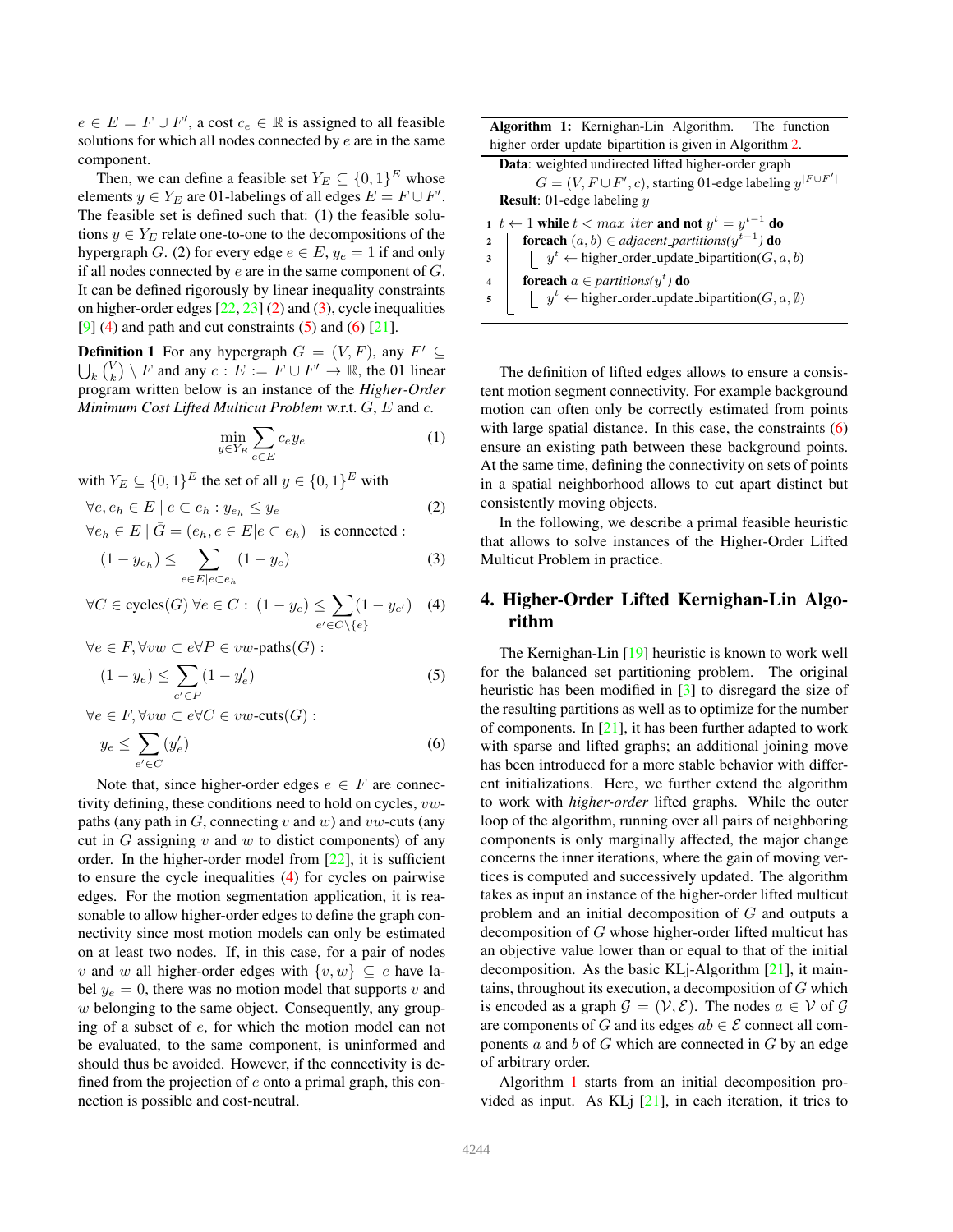<span id="page-3-1"></span>Algorithm 2: Function higher\_order\_update\_bipartition Data: weighted undirected lifted higher-order graph  $G = (V, F \cup F', c)$ , a pair of partitions A and B **Result:** 01 - edge labeling  $y$ 1  $D^{A \cup B}$  = compute differences(*F*, *F'*, *A*, *B*) 2  $BDY \leftarrow$  compute boundary nodes(*F*, *A*, *B*) 3  $\Delta_{join} \leftarrow$  compute\_gain\_from\_joining(*F*, *F'*, *A*, *B*) 4  $S^{|A\cup B|}$ // cumulative gain  $5 M = [.$ 6 ; for  $i \leftarrow 1$  to  $|BDY|$  do  $\tau \mid v^* \leftarrow \argmax_v (D_{(A \cup B) \cap BDY})$ 8  $M$ .push\_back $(v^*)$ 9  $\int$  foreach  $e \in G$ *.edges(v*\*) do 10 **if** same\_partition(G.nodes(e)\v<sup>\*</sup>) then 11 **c**  $\qquad$  for each  $w \in G$ . *nodes*(e) $\vee v^*$  do 12  $\vert$  **if** *same\_partition*( $v^*$ ,  $w$ ) **and**  $|G.nodes(w) \setminus v^*| = I$  then 13  $\vert \vert \vert \vert D_w \leftarrow D_w - 2c_e$ 14  $\vert$  **else if** *same\_partition*( $v^*$ ,  $w$ ) **and**  $|G.nodes(w) \setminus v^*| > 1$  then 15  $\vert \vert \vert \vert D_w \leftarrow D_w - c_e$ 16  $\vert$   $\vert$   $\vert$  **else if not** *same\_partition*( $v^*$ ,  $w$ ) and  $|G.nodes(w) \setminus v^*| = 1$  then 17  $\vert \vert \vert \vert \vert D_w \leftarrow D_w + 2c_e$ 18  $\vert$   $\vert$   $\vert$  **else if not** *same partition*( $v^*$ ,  $w$ ) **and**  $|G.nodes(w) \setminus v^*| > 1$  then 19  $\vert \vert \vert \vert D_w \leftarrow D_w + c_e$  $20$  else 21 **c**  $\bigcup$  **foreach**  $w \in G$ . *nodes*(*e*) $\setminus v^*$  **do** 22 **if** *same\_partition(G.nodes(e)* $\setminus v^*$ , *w)* then 23  $\vert$   $\vert$   $\vert$   $\vert$  **if** same\_partition( $v^*$ , w) then 24 | | | | |  $D_w \leftarrow D_w + c_e$ 25  $\vert$   $\vert$   $\vert$   $\vert$  **else if not** *same\_partition(v\*, w)* then 26  $\vert$   $\vert$   $\vert$   $\vert$   $\vert$   $\vert$   $D_w \leftarrow D_w - c_e$ 27  $S_i = S_{i-1} + D_{v^*}$ 28  $\mid BDY \leftarrow \text{update\_boundary}(v^*, F, A, B)$ 29  $k \leftarrow \text{argmax}_i S_i$  // best number of moves 30 if  $\Delta_{join} > S_k$  and  $\Delta_{join} > 0$  then 31 join partitions $(y, A, B)$ ; 32 else if  $S_k > 0$  then 33 | move\_nodes $(y, A, B, k)$ 

<span id="page-3-0"></span>improve the current decomposition by one of these three transformations: (1) moving a set of nodes between two neighboring components, (2) moving a connected set of nodes from one component to a new component, (3) joining two neighboring components. The main operation of Alg. [1](#page-2-5) is called "higher\_order\_update\_bipartition". Its input is the current decomposition and a pair  $ab \in \mathcal{E}$  of neighboring components of  $G$ . The neighborhood in  $G$  is defined with

respect to edges  $e \in F$  of any order. It evaluates transformations  $(1)$  and  $(3)$  for ab. Transformation  $(2)$  is assessed by executing "higher\_order\_update\_bipartition" for each component and *Ø*.

In the operation "higher order update bipartition" a sequence M of elementary transformations of the components  $\alpha$  and  $\dot{\theta}$  is constructed greedily such that at every consecutive move-operation increases the cumulative gain S maximally (or decreases it minimally) while preserving a feasible solution. Therefore, the operation "compute differences" computes, at the beginning of each execution of "higher order update bipartition", for every element  $w \in a \cup b$  the difference  $D_w$  in the objective function when w is moved between  $a$  and  $b$ . Then, an element on the current boundary between  $a$  and  $b$  with maximal difference is added to the sequence  $M$ . The differences  $D$  are updated according to Alg. [2,](#page-3-0) ll. 9-26.

If the objective value can be decreased by executing either the first  $k \in \mathbb{N}_0$  elementary transformations or by joining the components  $a$  and  $b$  the optimal of these two operations is carried out.

While components are defined with respect to the graph  $G = (V, F)$ , differences in objective value are computed with respect to the graph  $G' = (V, E)$  with  $E = F \cup F'$ .

As in KL $j$  [\[21\]](#page-8-7), the number of outer iterations of Alg. [1](#page-2-5) is not bounded by a polynomial and we cannot give any guarantee for convergence. However, in practice, the algorithm converged in less than 50 iterations for the experiments described in Sec. [6.](#page-5-0)

# 5. Graph Construction

#### 5.1. Point Trajectories

Point trajectories are spatio-temporal curves that describe the trajectory of a single object point in the image plane. They build the basis for many motion segmentation methods such as  $[5, 13, 14, 31, 20]$  $[5, 13, 14, 31, 20]$  $[5, 13, 14, 31, 20]$  $[5, 13, 14, 31, 20]$  $[5, 13, 14, 31, 20]$  $[5, 13, 14, 31, 20]$  $[5, 13, 14, 31, 20]$  $[5, 13, 14, 31, 20]$ . Here, we use the method from [\[5\]](#page-8-0) to generate dense long-term point trajectories from precomputed optical flow. While we are aware that more recent optical flow algorithms allow for better motion segmentations [\[15\]](#page-8-37), we build our trajectories from large displacement optical flow [\[6\]](#page-8-38) to allow for a direct comparison to previous work. For a video of length  $N$ , [\[5\]](#page-8-0) yields *n* point trajectories  $p_i$  with the maximum length N, where  $n$  depends on the desired sampling rate. Due to occlusions and mistakes in the optical flow estimation, most trajectories are significantly shorter than N, and some trajectories start after frame 1 to ensure even point sampling throughout the sequence.

#### 5.2. Higher-Order Motion Models

Although this is not sufficient to accurately describe object motion in a 3D environment recorded with a possibly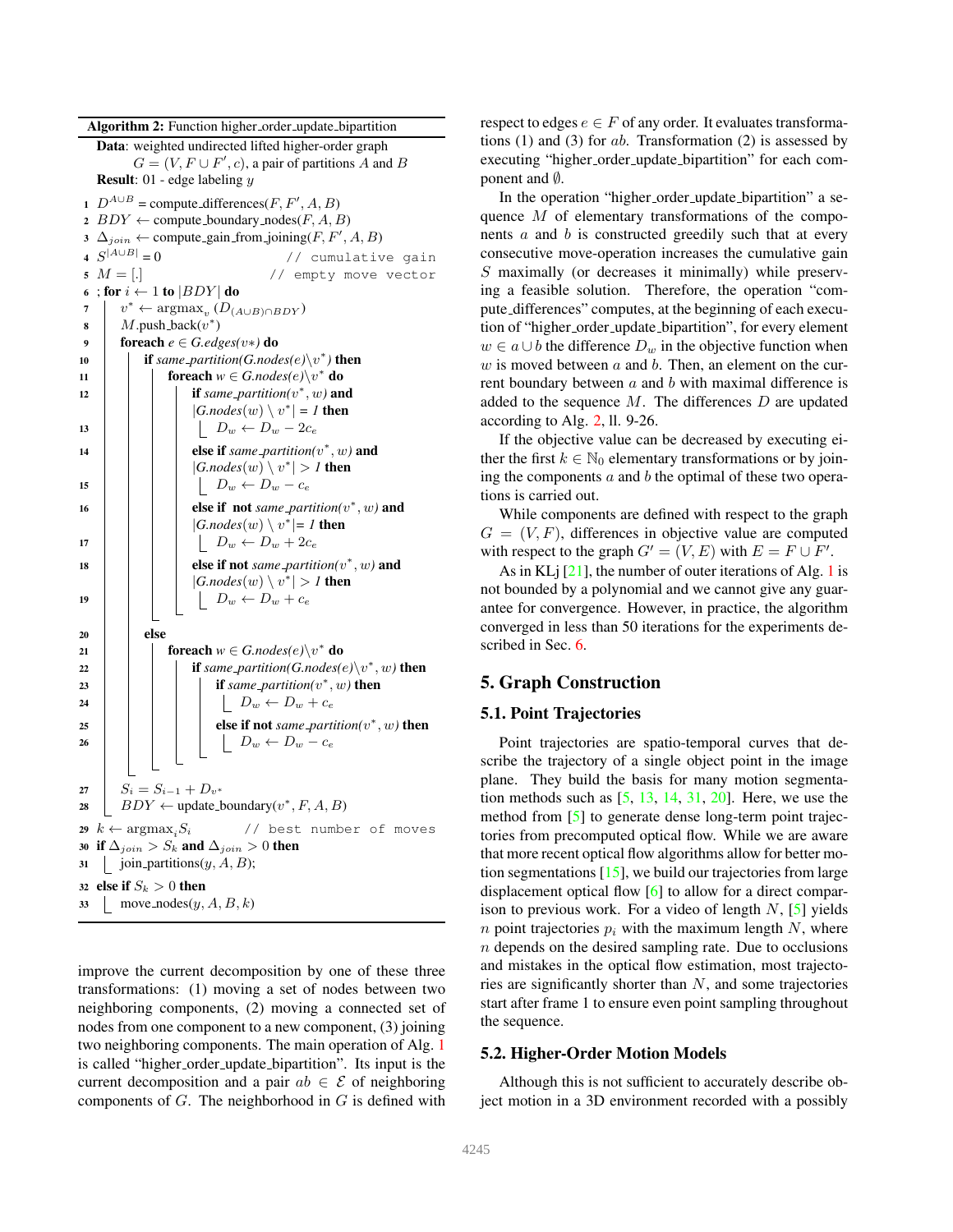<span id="page-4-2"></span>moving camera, we restrict ourselves to edge potentials of order two and three for practical reasons. This allows to measure the difference of point motions according to Euclidean motion models, *i.e*. from the group of transformations describing translation, rotation and scaling in the 2D plane. This is a subset of the group of similarity transformations in the 2D plane, where reflections are excluded.

We further argue that in any case, the easiest model that can explain the motion of a set of points with a single transformation should be used. If two points are moving according to the same translational motion model, we can assume that they belong to the same object without looking at further points around them. Only if their motion is different according to a purely translational model, looking at more complex motion models adds information. This results in a *motion-adaptive graph construction* strategy.

Motion-Adaptive Graph Construction We propose to construct the higher-order graph  $G$  depending on the pairwise costs computed from motion differences. The algorithm is described in Alg. [3.](#page-4-0) For any pair of trajectories, we compute their cost of belonging to the same translational motion model. Only if this cost is repulsive, we look at all further points to compute for every three-tuple the cost of belonging to the same motion model for translation, rotation and scaling. The respective third-order edges are inserted along with their costs.

This strategy allows to integrate second and third order potential without losing model capacity. Further, compared to generating the full graph with higher-order potentials, it yields a huge complexity reduction in practice.

Lifted Graph Construction To construct higher-order lifted graphs  $G' = (V, F \cup F')$ , we precompute for every trajectory the set of its 12 spatially nearest neighbors  $N$ . The edge set  $F$  is the subset of the full edge set  $E$ , computed according to Alg. [3,](#page-4-0) that contains exactly all pairwise edges  $e_{ij} \in E$  for which at least one of the following three conditions holds: (1)  $p_i \in \mathcal{N}(p_j)$ , (2)  $p_j \in \mathcal{N}(p_i)$  (3) the maximum spatial distance between  $p_i$  and  $p_j$  is below 40 pixels.

Second Order Costs Second order costs are computed from pairwise differences on point trajectories. We compute such differences only for trajectories which have at least two frames in common. Since it has proven successful in previous work [\[20\]](#page-8-6), we compute such differences based on motion, color and spatial distance cues. As suggested by [\[31\]](#page-8-11), we define the pairwise motion difference of two trajectories at time  $t$  as

<span id="page-4-1"></span>
$$
d_t^{\mathfrak{m}}(p_i, p_j) = \frac{\|\partial_t p_i - \partial_t p_j\|}{\sigma_t}.
$$
 (7)

Algorithm 3: Motion Adaptive Graph Construction. **Data:** set of point trajectories V with  $p_k \in V$  with  $k \in \{1 \dots n\}$ Result: weighted undirected higher-order graph  $G = (V, E)$ , cost vector c  $1 \ G \leftarrow (V, E = \emptyset)$ 2  $c = [.]$ 3 **foreach**  $p_i$  *and*  $p_j \in V$  **do** 4  $c_{ij} \leftarrow$  compute\_translational\_motion\_cost( $p_i, p_j$ ) 5  $E \leftarrow E \cup (p_i, p_j)$  // insert pairwise edge 6 if  $c < 0$  then 7 |  $c.push\_back(c_{ij})$ <sup>8</sup> else 9  $\vert$  c.push\_back(0) 10 **foreach**  $p_k \in V$   $\{p_i, p_j\}$  do 11  $\vert \vert$   $\vert$   $c_{ijk}$   $\leftarrow$ compute higher order motion  $cost(p_i, p_j, p_k)$ 12  $\vert \vert$   $\vert$   $E \leftarrow E \cup (p_i, p_j, p_k)$  // insert higher-order edge 13 | |  $c.\text{push-back}(c_{ijk})$ 

<span id="page-4-0"></span>Here,  $\partial_t p_i$  and  $\partial_t p_j$  are the partial derivatives of  $p_i$  and  $p_j$ with respect to the time dimension and  $\sigma_t$  is the variation of the optical flow as defined in  $[31]$ . The motion distance of two trajectories is defined by the maximum over time

$$
d^{m}(p_{i}, p_{j}) = \max_{t} d_{t}^{m}(p_{i}, p_{j}).
$$
\n(8)

As proposed in [\[20\]](#page-8-6) color and spatial distances  $d^c$  and  $d^s$ are computed as average distances over the common lifetime of two trajectories. These three cues are combined non-linearly to compute the costs

$$
c_{ij} = -\max(\bar{\theta}_0 + \theta_1 d^{\mathfrak{m}}(p_i, p_j) + (9) \n\theta_2 d^s(p_i, p_j) + \theta_3 d^c(p_i, p_j) ,\n\theta_0 + \theta_1 d^{\mathfrak{m}}(p_i, p_j) )
$$

with weights and intercept values  $\theta$  as proposed in [\[20\]](#page-8-6).

Third Order Costs We compute third order motion dif-ferences as proposed in [\[30\]](#page-8-2). For any two trajectories  $p_i$  and  $p_j$  coexisting from time t to t', we estimate the Euclidean motion model  $\mathcal{T}_{i,j}(t)$ , consisting of rotation  $R_{\alpha}$ , translation  $v := (v_1, v_2)^\top$  and scaling s as

$$
\alpha = \arccos\left(\frac{(p_i(t') - p_j(t'))^\top (p_i(t) - p_j(t))}{\|p_i(t') - p_j(t')\| \cdot \|p_i(t) - p_j(t)\|}\right) (10)
$$

$$
s = \frac{\|p_i(t') - p_j(t')\|}{\|p_i(t) - p_j(t)\|}
$$

$$
v = \frac{1}{2} (p_i(t') + p_j(t') - sR_\alpha(p_i(t) + p_j(t)))
$$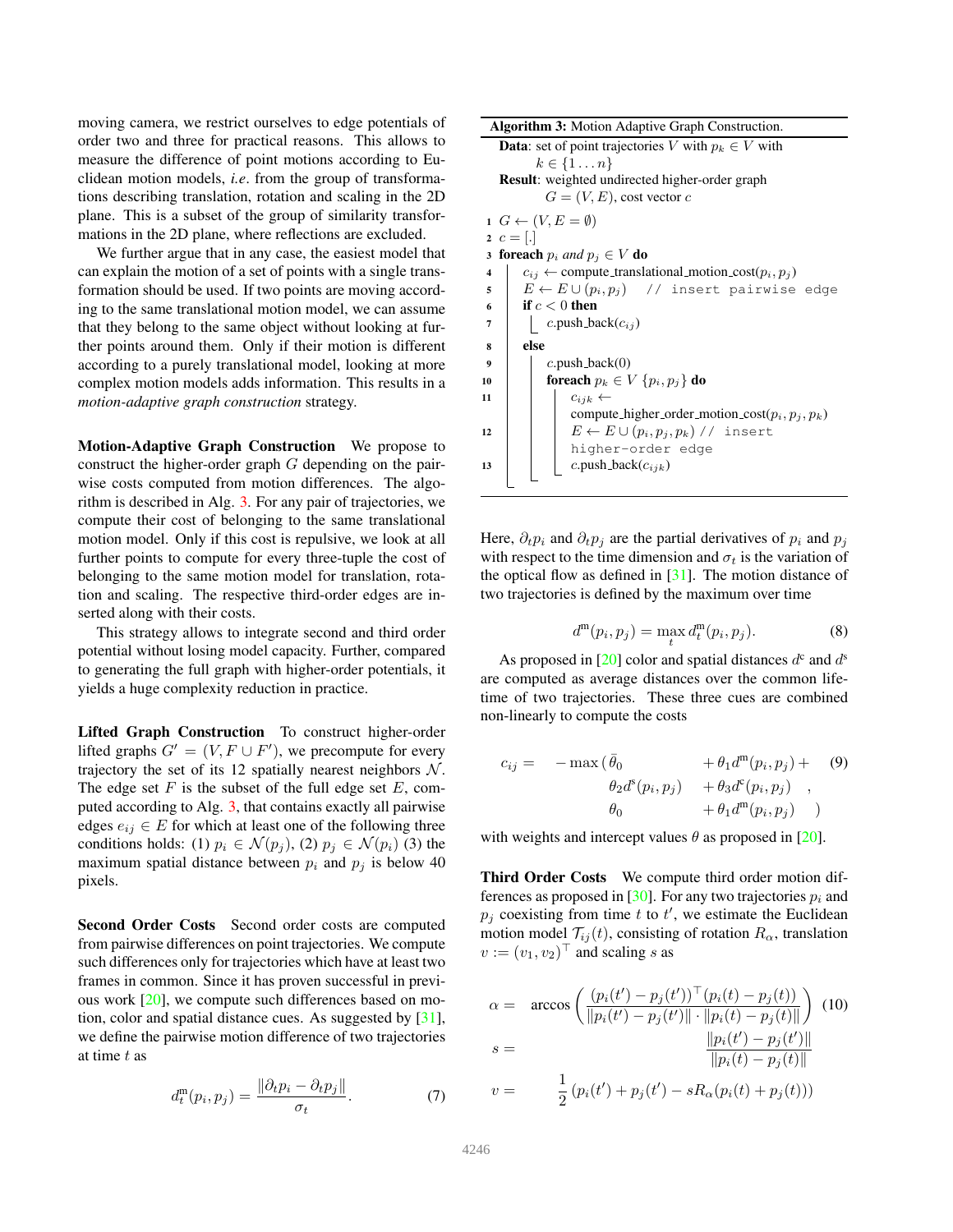<span id="page-5-3"></span>The distance to any third trajectory  $p_k$  existing from t to t' can then be measured by  $d_{ij}^t(p_k) = ||\mathcal{T}_{ij}(t)p_k(t)$  $p_k(t')$ ||. For numerical reasons,  $d_{ij}^{t'}(p_k)$  is normalized by

$$
\gamma_{ij}^t = \frac{1}{\sigma_t} \left( \frac{1}{2} \left( \frac{\|p_i(t) - p_j(t)\|}{\|p_i(t) - p_k(t)\|} + \frac{\|p_i(t) - p_j(t)\|}{\|p_j(t) - p_k(t)\|} \right) \right)^{\frac{1}{4}},
$$
\n(11)

with  $\sigma_t$  being the optical flow variation as in [\(7\)](#page-4-1).

To render distances symmetric, [\[30\]](#page-8-2) propose to consider the maximum  $d_{\text{max}}^t(i, j, k)$  =  $\max(\gamma^t_{ij}d^t_{ij}(p_k), \gamma^t_{ik}d^t_{ik}(p_j), \gamma^t_{jk}d^t_j)$ which yields<br>While this is an over-estimation of the true distance. unproblematic in a spectral clustering scenario, where distances are used to define positive point affinities, it can lead to problems in the multicut approach. Over-estimated distances lead to under-estimated join probabilities and thus eventually to switching the sign of the cost function towards repulsive terms. To avoid this effect, we compute both  $d_{\max}^t(i, j, k)$  and, analogously,  $d_{\min}^t(i, j, k)$ . For both, we compute the maximum motion distance over the common lifetime of  $p_i$ ,  $p_j$  and  $p_k$  as  $d_{\text{max}}(i, j, k) = \max_t d_{\text{max}}^t(i, j, k)$ and  $d_{\min}(i, j, k) = \max_t d_{\min}^t(i, j, k)$ . We evaluate the costs  $c(d_{\text{max}}(i, j, k))$  and  $c(d_{\text{min}}(i, j, k))$  for both distances as  $c(d) = \theta_0 + \theta_1 d$  and compute the final edge costs

$$
c_{ijk} = \begin{cases} c(d_{\min}(i,j,k)) & \text{if} & c(d_{\max}(i,j,k)) > 0\\ c(d_{\max}(i,j,k)) & \text{if} & c(d_{\min}(i,j,k)) < 0\\ 0 & \text{otherwise.} \end{cases}
$$
(12)

Thus, we make sure not to set any costs for edges whose underlying motion is controversial. Here, we set  $\theta_0 = -1$ and  $\theta_1 = 0.08$  manually.

Implementation Details In practice, we insert pairwise edges  $e_{ij}$  in G and G' only if the spatial distance between  $p_i$  and  $p_j$  is below 100 pixel. This is in analogy to [\[20\]](#page-8-6) and due to the fact that for nearby points, the approximation of the true motion by a simplified model is usually better than for points at a large distance. Also, since the number of pairwise edges increases quadratically with the maximal spatial distance, this heuristic decreases the computational load significantly. For the same reason, we introduce an edge sampling strategy for third order edges. For every three-tuple of points, we compute the maximum pairwise distance d. From all three-tuples with  $20 < d < 300$ , we randomly sample  $\frac{100}{d^2}$ %, while we insert all edges  $e_{ijk}$  with  $d \leq 20$ . This also prevents from a too strong imbalance of long range edges over short range edges.

### <span id="page-5-0"></span>6. Experiments

We evaluate the proposed higher-order lifted multicut model on the motion segmentation benchmark FBMS-59

| <b>Set A</b> (29 sequences) | P      | R      | F      |                   |
|-----------------------------|--------|--------|--------|-------------------|
| <b>SC</b> [31]              | 85.10% | 62.40% | 72.0%  | 17/65             |
| Higher-Order SC [30]        | 81.55% | 59.33% | 68.68% | 16/65             |
| <b>MC [20]</b>              | 84.94% | 71.22% | 77.48% | 23/65             |
| HO MC (ours)                | 83.51% | 75.54% | 79.33% | 28/65             |
| <b>Set B</b> (30 sequences) | P      | R      | F      | $\mathbf{\Omega}$ |
| <b>SC</b> [31]              | 79.61% | 60.91% | 69.02% | 24/69             |
| Higher-Order SC [30]        | 82.11% | 64.67% | 72.35% | 27/69             |
| <b>MC [20]</b>              | 82.87% | 69.89% | 75.83% | 27/69             |
| HO MC (ours)                | 83.62% | 68.83% | 75.51% | 27/69             |

<span id="page-5-1"></span>Table 1. Segmentation results on the FBMS-59 dataset on Set A (top) and Set B (bottom). We report P: average precision, R: average recall, F: F-measure and O: extracted objects with F  $\geq$ 75%. All results are computed for sparse trajectory sampling at 8 pixel distance. Our result HO MC is computed on the non-lifted purely higher-order model to allow for a direct comparison to the listed competing methods.

[\[31\]](#page-8-11), which is an extended version of the BMS-26 benchmark from Brox-Malik  $[5]$ . It contains 59 sequences of varying length (from 19 to 800 frames) and diverse content and motion. It provides manual annotations for all moving objects in the videos for every 20th frame. To allow for training, the dataset has been split into two subsets of 29 and 30 sequences for training and testing, respectively. While we agree that training all model parameters is highly desirable, we did not do so. This is due to the fact that (1) neither of the state-of-the-art methods  $[30, 31, 20]$  $[30, 31, 20]$  $[30, 31, 20]$  $[30, 31, 20]$  is training-based and (2), the training set, with 29 sparsely annotated sequences, is rather small. Thus, to avoid confusion, we hence denote the training split by *Set A* and the test split by *Set B*.

<span id="page-5-2"></span>Evaluation To assess the capacity of our model components, we first evaluate a purely higher-order non-lifted version of our model. In this model, all pairwise costs are removed and all edges are connectivity defining. We compare this simple model to  $[31, 30]$  $[31, 30]$  and the purely motionbased version of  $[20]$ . While  $[31]$  and  $[20]$  only consider translational motion, the affinities in [\[30\]](#page-8-2) are defined most similarly to our higher-order costs. As the proposed approach, [\[20\]](#page-8-6) formulate a multicut problem while [\[31,](#page-8-11) [30\]](#page-8-2) follow a spectral clustering approach. The results are given in Tab. [1](#page-5-1) in terms of precision, recall, f-measure and the number of extracted objects. Precision and recall are not directly comparable but they can serve as cues for under- or over-segmentation. The f-measure is an aggregate of both. From Tab. [1,](#page-5-1) we can observe that our higher-order lifted multicut model outperforms the higher-order spectral clustering method from [\[30\]](#page-8-2) by about 10% on Set A and 3.5% on Set B. While there is a clear improvement on both sets,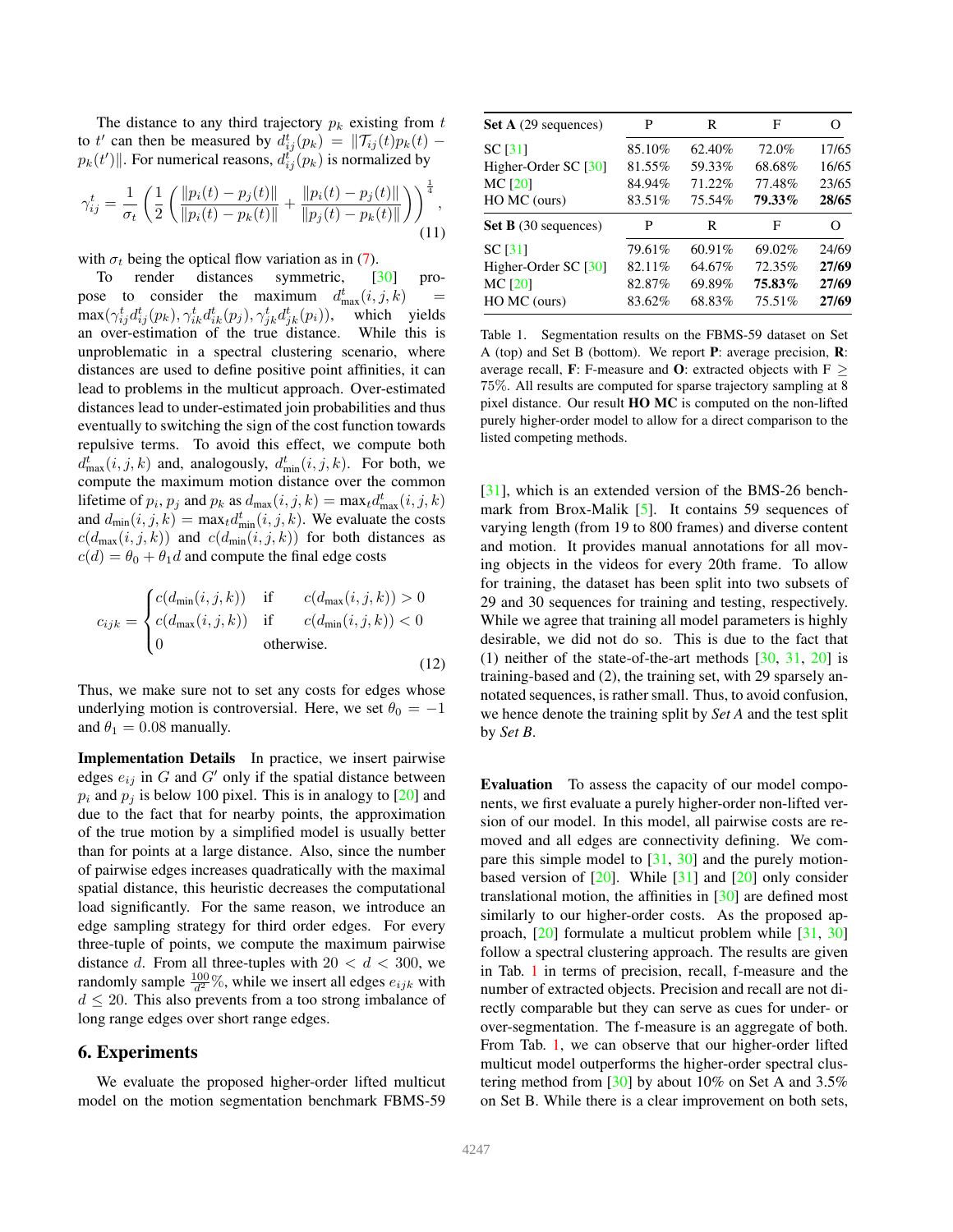<span id="page-6-4"></span>

| Set A (29 sequences)        | P      | R      | F         | $\scriptstyle\rm\scriptstyle{(})$ |
|-----------------------------|--------|--------|-----------|-----------------------------------|
| $MCe$ [20]                  | 86.73% | 73.08% | 79.32%    | 31/65                             |
| <b>HOPMC</b>                | 86.45% | 76.28% | 81.05%    | 31/65                             |
| <b>AOMC</b>                 | 83.91% | 76.44% | 80.00%    | 33/65                             |
| Lifted HOPMC                | 88.19% | 77.10% | $82.27\%$ | 31/65                             |
| Lifted AOMC                 | 86.83% | 77.79% | 82.06%    | 32/65                             |
| <b>Set B</b> (30 sequences) | P      | R      | F         | Ω                                 |
| $MCe$ [20]                  | 87.88% | 67.7%  | 76.48%    | 25/69                             |
| <b>HOPMC</b>                | 85.83% | 68.74% | 76.34%    | 26/69                             |
| <b>AOMC</b>                 | 84.19% | 72.64% | 77.99%    | 26/69                             |
| Lifted HOPMC                | 85.88% | 69.24% | 76.68%    | 26/69                             |
| Lifted AOMC                 | 87.77% | 71.96% | 79.08%    | 25/69                             |

<span id="page-6-0"></span>Table 2. Segmentation Results on FBMS-59 on Set A (top) and Set B (bottom). We report P: average precision, R: average recall, F: F-measure and O: extracted objects with  $F \ge 75\%$ . All results are computed for sparse trajectory sampling at 8 pixel distance.

the imbalance is remarkable. A similarly remarkable imbalance can be observed when comparing the performance of the two spectral clustering methods [\[31\]](#page-8-11) and [\[30\]](#page-8-2). The higher-order model [\[30\]](#page-8-2) yields a lower f-measure on Set A compared to  $[31]$ . Yet it outperforms  $[31]$  on Set B by about 3%. This indicates that the motion statistics in both splits are significantly different.

When we compare our higher-order model to the pair-wise minimum cost multicut model from [\[20\]](#page-8-6), we can observe an improvement on Set A. On Set B, both model perform almost equally in terms of f-measure.

In Tab. [2,](#page-6-0) we show the evaluation of our higher-order multicut model with the motion-adaptive order, denoted AOMC (compare Alg. [3\)](#page-4-0). This model has access to similar pairwise cues as the motion and color-based version from [\[20\]](#page-8-6), denoted MCe. It has as well access to the higher-order motion cues from Eq.  $(12)$ .

As a sanity check for the motion-adaptive graph construction, we generate graphs that simply contain all pairwise costs  $c_{ij}$  as well as all third order edges with costs  $c_{ijk}$ without any adaptation w.r.t. the costs. We denote this additive model by HOPMC (higher-order + pairwise multicut). On Set A, both variants improve over MCe [\[20\]](#page-8-6) while on Set B, HOPMC performs similarly as MCe [\[20\]](#page-8-6) and is outperformed by AOMC by about 1.5% in f-measure.

Lifted versions of both types of proposed problems (HOPMC and AOMC) yield a further improvement on both sets w.r.t. the respective non-lifted model. However, on Set B, the segmentation quality of Lifted HOPMC does not significantly outperform the one of MCe. In contrast, the proposed Lifted AOMC consistently outperforms all competing methods and baselines.

Fig. [3](#page-6-1) gives an example of the segmentation quality under scaling. In the *horses05* sequence, scaling is caused by



<span id="page-6-1"></span>Figure 3. The scaling motion of the white horse moving towards the camera causes over-segmentation with a simple motion model [\[20\]](#page-8-6). With the proposed Lifted AOMC, this can be avoided.



<span id="page-6-2"></span>Figure 4. The two cars in front move to the same direction, leading an assignment to the same cluster with the non-lifted mulitcut approach [\[20\]](#page-8-6). The Lifted AOMC can assign the different cars to distinct segments.



<span id="page-6-3"></span>Figure 5. Due to camera motion the person and the wall are assigned to the same cluster with the non-lifted multicut approach [\[20\]](#page-8-6). The Lifted AOMC allows for correct segmentation.

the motion of the white horse towards the camera. This causes over-segmentation in the competing method MCe [\[20\]](#page-8-6), which can not handle higher-order motion models. With the proposed Lifted AOMC, the segmentation can be improved.

Fig. [4](#page-6-2) and [5](#page-6-3) both show examples, where the same label is assigned to distinct objects that move similarly. In the *cars2* sequence in Fig. [4,](#page-6-2) this is indeed due to similar real world object motion, whereas, in the *marple10* sequence, the effect is due to camera motion and the scene geometry. In both cases, the formulation of the Lifted AOMC problem allows to tell the distinct objects apart. However, in the *marple10* sequence (Fig. [5\)](#page-6-3), we can observe a spurious segment in the background, which is probably caused by unprecise flow estimation.

In Fig. [6,](#page-7-0) we show an example of the *goats01* sequence. Here, the head and body of the goat in front are segmented into a distinct components by the pairwise method  $[20]$ , because of the expressed articulated motion. Although our third order model can not explicitly handle articulation, the over-segmentation can be fixed in this case.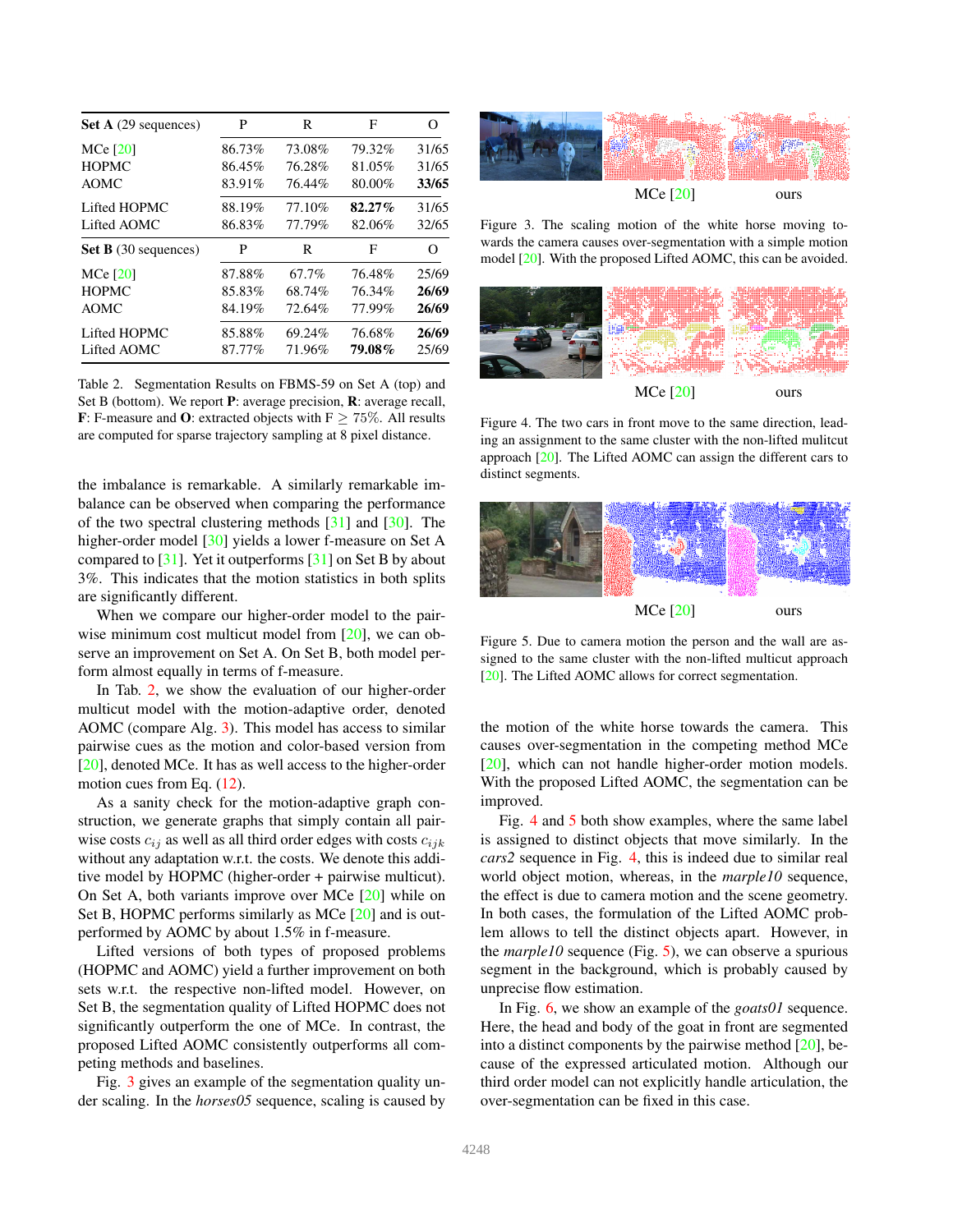<span id="page-7-4"></span>

Figure 2. Samples of our Lifted AOMC segmentation results densified by [\[29\]](#page-8-31). Even for articulated motion, our segmentations show little over-segmentation.

<span id="page-7-2"></span>

<span id="page-7-0"></span>Figure 6. The articulated motion causes over-segmentation in [\[20\]](#page-8-6). The Lifted AOMC performs better.



<span id="page-7-1"></span>Figure 7. Failure case. The dominant camera motion causes strong over-segmentation with the proposed method. Here, our third order model can not model the motion appropriately.

In contrast, Fig. [7](#page-7-1) shows a failure case of the proposed method. Due to the dominant camera motion in a scene with complex geometry, the Euclidean motion model fits particularly badly. Thus our model leads to the segmentation of the scene into its depth layers, and thus to strong over-segmentation.

Several examples of pixel-segmentations computed from our sparse segmentation using [\[29\]](#page-8-31) are given in Fig. [2.](#page-7-2) The densified segmentations look reasonable. On the bear example, the articulated leg motion still causes some oversegmentation. One of the horses in the *horses05* sequence is missed. However, even small object such as the tray in the *marple12* sequence or the phone in the *marple13* sequence can be correctly segmented.

Scalability Last, we want to evaluate our proposed heuristic for the higher-order minimum cost lifted multicut problems (compare Alg. [1\)](#page-2-5) in terms of computation times. Fig. [8](#page-7-3) shows a plot of the computation times of our full



<span id="page-7-3"></span>Figure 8. Computation times in logarithmic scale of the problem instances from Set A and Set B with respect to the number of nodes in logarithmic scale, *i.e*. clustered trajectories.

pipeline on Set A and B w.r.t. the number of clustered point trajectories in logarithmic scale. The runtime distribution indicates linear runtime behavior. However, the number of large problem instances is too small to make any claim. Yet, the plot shows that heuristic solutions can be generated in a few minutes for most instances.

### 7. Conclusion

In this paper, we have presented a generalization of the minimum cost lifted multicut problem to a higher-order minimum cost lifted multicut problem, with an application to motion segmentation. For this new problem class, we have proposed a heuristic solver that allows to generate solutions on dense point trajectory graphs. Further, for the motion segmentation application, we have proposed an algorithm that allows to insert higher-order edges adaptively w.r.t. pairwise motion differences. With this approach, we improve over the state-of-the-art in motion segmentation on the FBMS-59 benchmark. Since the proposed problem can model highly expressive cost functions, we hope that it is going to be useful for further computer vision applications.